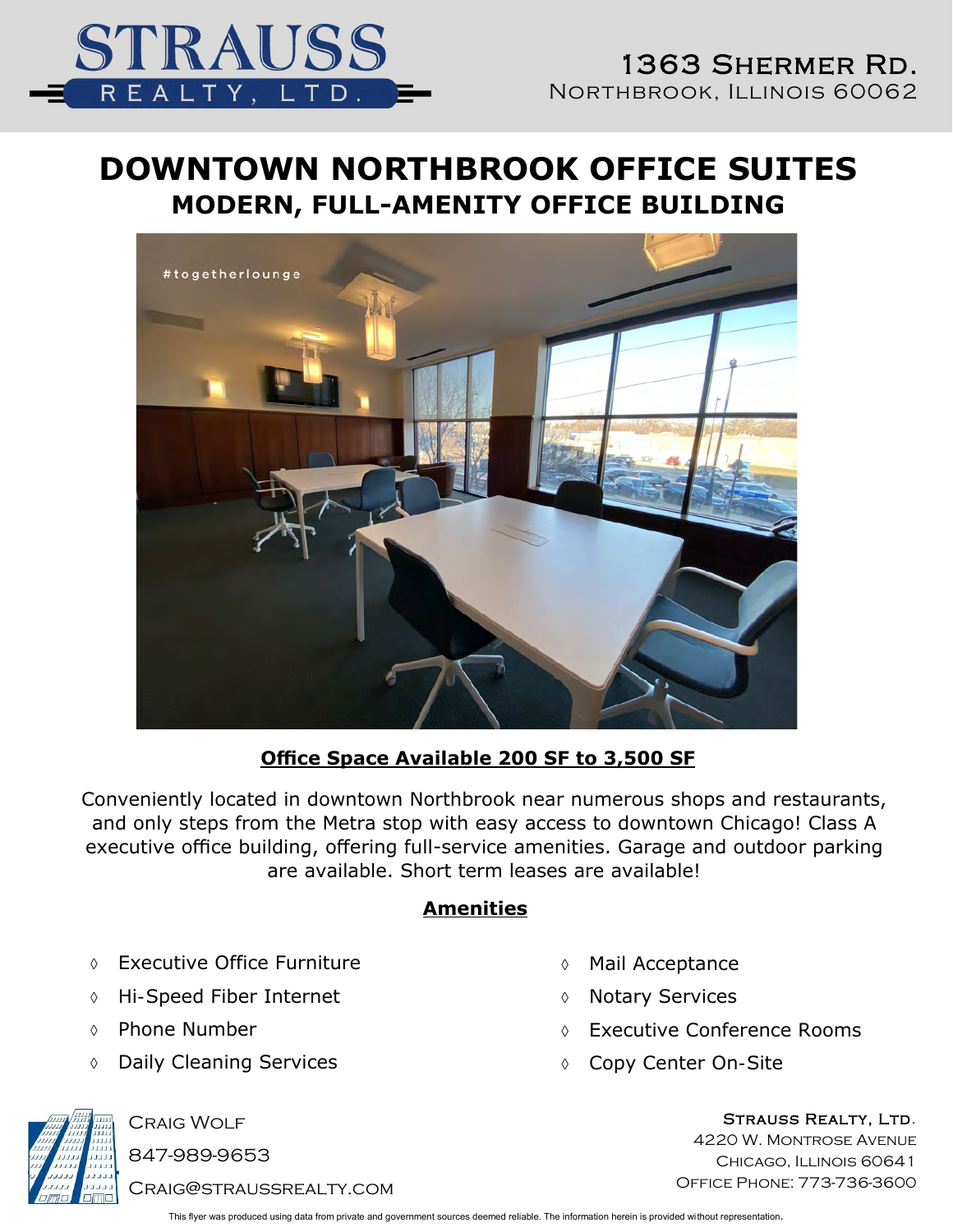

## MODERN, FULL-AMENITY OFFICE BUILDING



#### **Located within a 5 minute walk of the building:**

Graeter's Ice Cream **Landmark Inn** Georgie V's Napolita **Napolita** Trattoria Oliverii Francesca's North Eataco Basu Coffee Sunset Foods Marcello's House 406 Lou Malnati's



Craig Wolf

847-989-9653

Craig@straussrealty.com

This flyer was produced using data from private and government sources deemed reliable. The information herein is provided without representation.

Strauss Realty, Ltd.

4220 W. Montrose Avenue CHICAGO, ILLINOIS 60641 Office Phone: 773-736-3600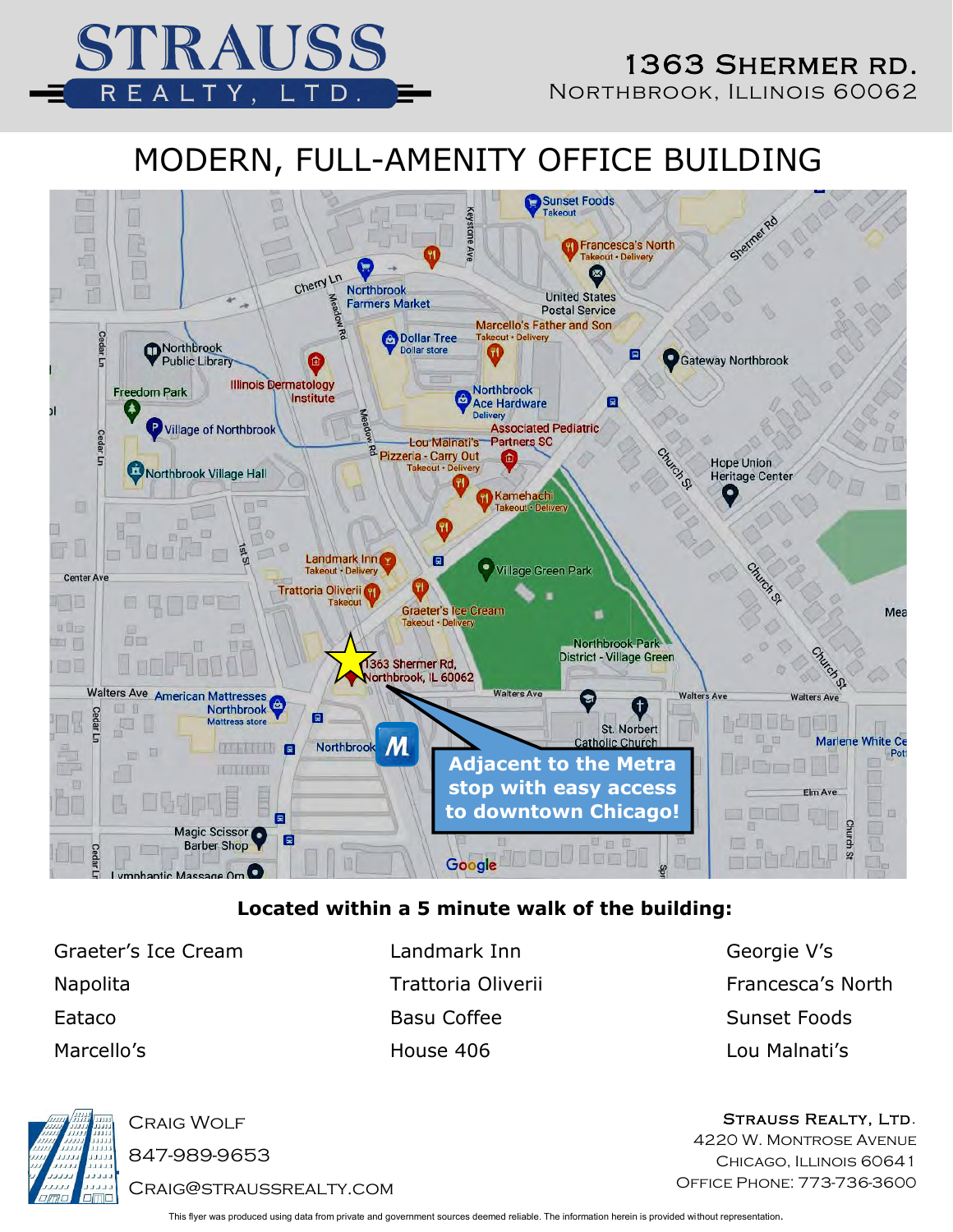

## MODERN, FULL-AMENITY OFFICE BUILDING

### SECOND FLOOR PLAN





Craig Wolf 847-989-9653 Craig@straussrealty.com

Strauss Realty, Ltd. 4220 W. Montrose Avenue CHICAGO, ILLINOIS 60641 Office Phone: 773-736-3600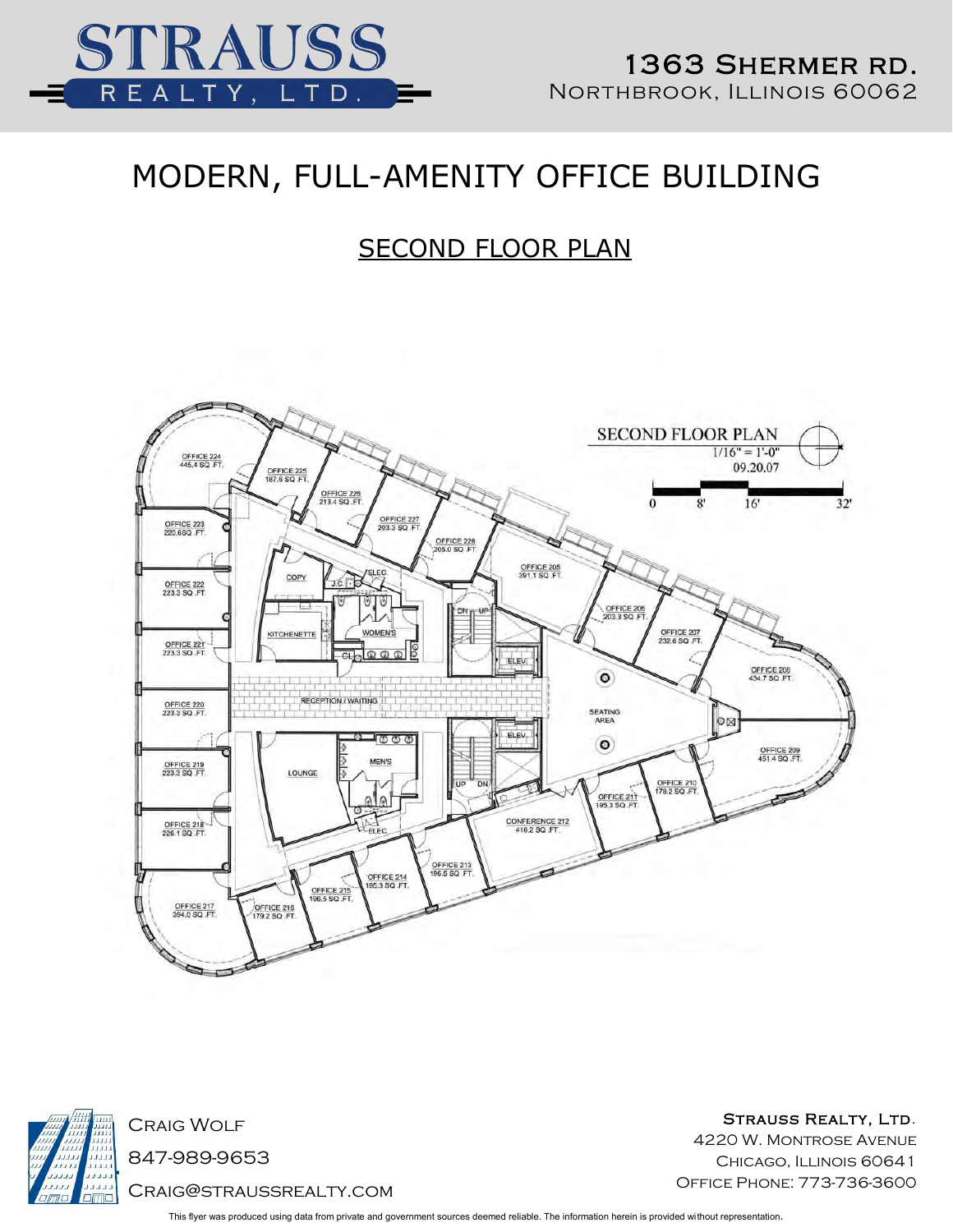

# MODERN, FULL-AMENITY OFFICE BUILDING

### THIRD FLOOR PLAN





Strauss Realty, Ltd.

4220 W. Montrose Avenue CHICAGO, ILLINOIS 60641 Office Phone: 773-736-3600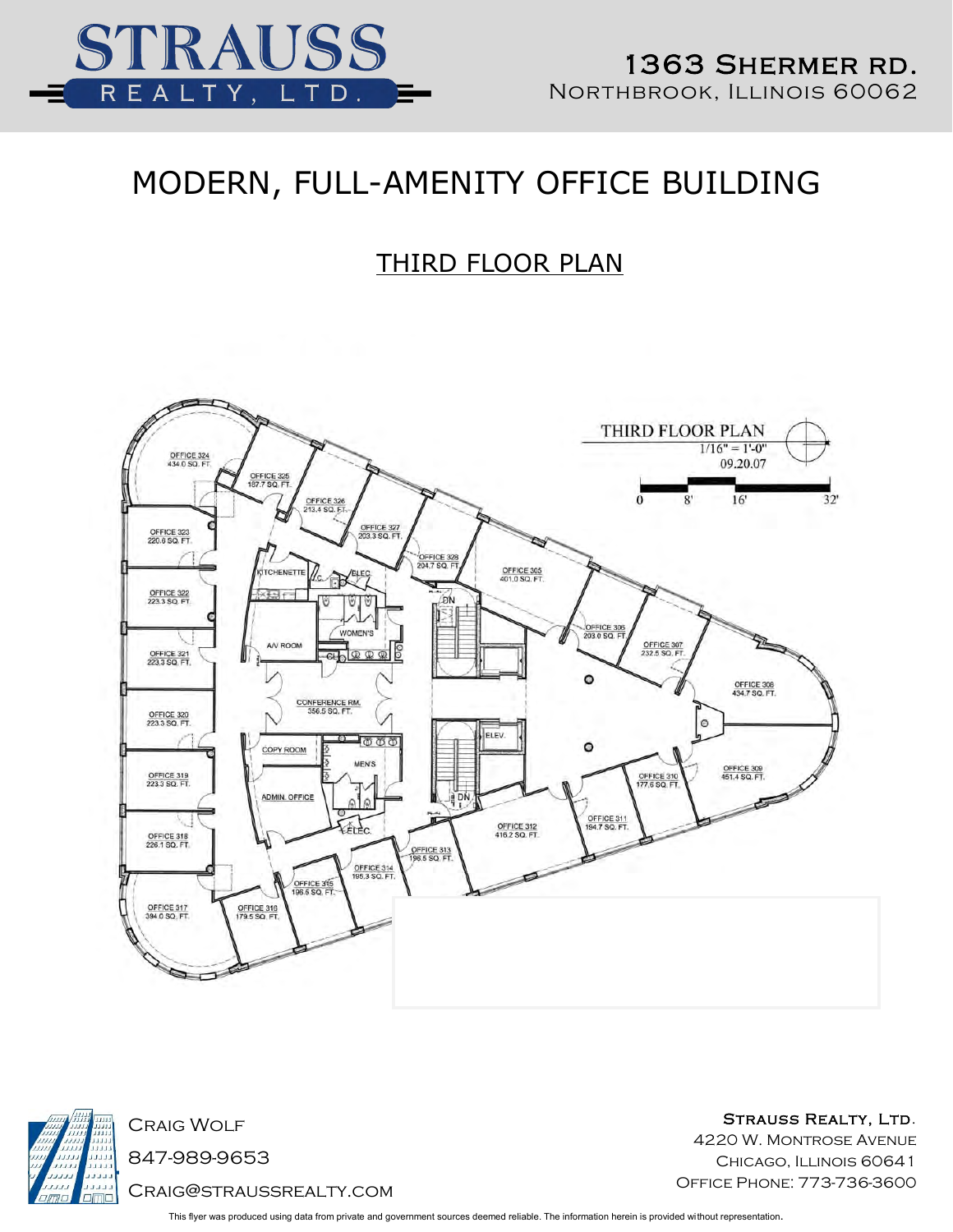

#### 1363 Shermer Rd. NORTHBROOK, ILLINOIS 60062

# MODERN, FULL-AMENITY OFFICE BUILDING







Craig Wolf 847-989-9653 Craig@straussrealty.com

STRAUSS REALTY, LTD. 4220 W. Montrose Avenue CHICAGO, ILLINOIS 60641 Office Phone: 773-736-3600